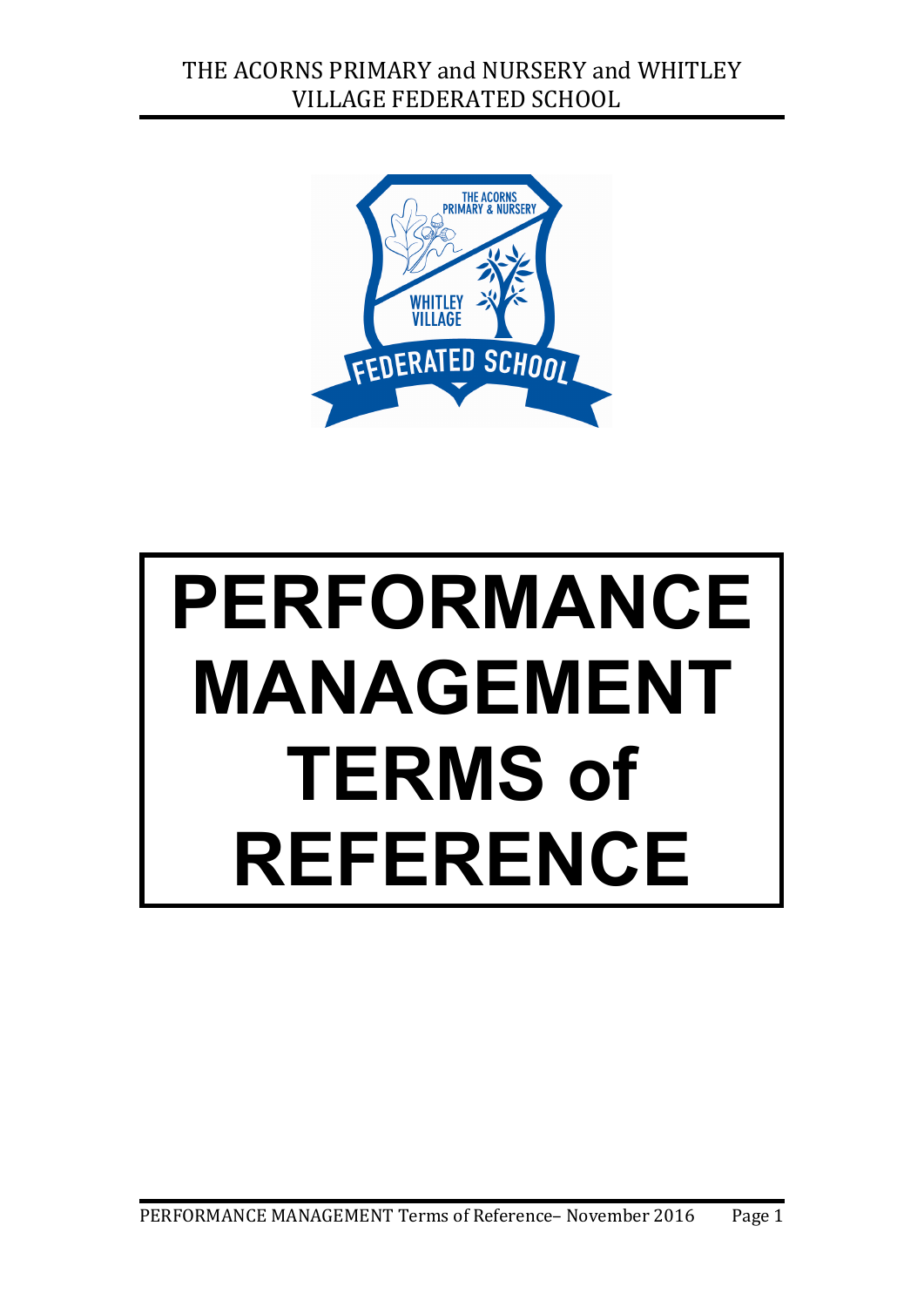# **PERFORMANCE MANAGEMENT COMMITTEE**

## **1. Membership and Chairing**

- The governing body determines the constitution, membership and terms of reference of any committee it decides to establish and reviews them annually.
- A chair must be appointed annually by the governing body or elected by the committee, as determined by the governing body. In the absence of the chair the committee must appoint a chair from its members.
- No person employed at the school may act as chair to any committee.
- Membership of a committee may include persons who are not governors and their entitlement to vote is to be determined by the governing body. However, the majority of members must be governors. Non-governors may not act as chair of a committee.
- A clerk must be appointed to all committees by the governing body.

## **2. Voting and Quorums**

- Only governors and associate members can vote. No vote may be taken at any meeting where associate members outnumber governors.
- The committee quorum is three governors.
- Staff Governors or those eligible to be staff governors, should always form less than 50% of those present
- For Part 2, Pay Progression and Appraisal discussions, staff governors should not be present

#### **3. Functions**

- The committee will consider matters as set out in its terms of reference or as requested by the governing body, taking advice as appropriate.
- Each committee will recommend the powers that should be delegated to it by the governing body. The governing body will modify and approve these powers as it sees fit and the delegated powers will then form part of the terms of reference for that committee
- For committees other than the Finance Committee, decisions, which require a spending commitment over and above agreed budget provision, must be referred to the Finance Committee.

## **4. Procedures and Training**

• The membership of the committee will be determined at the first meeting of the governing body in the autumn term. Casual vacancies will be filled at the first available governors' meeting. The terms of reference of the committee will be reviewed annually.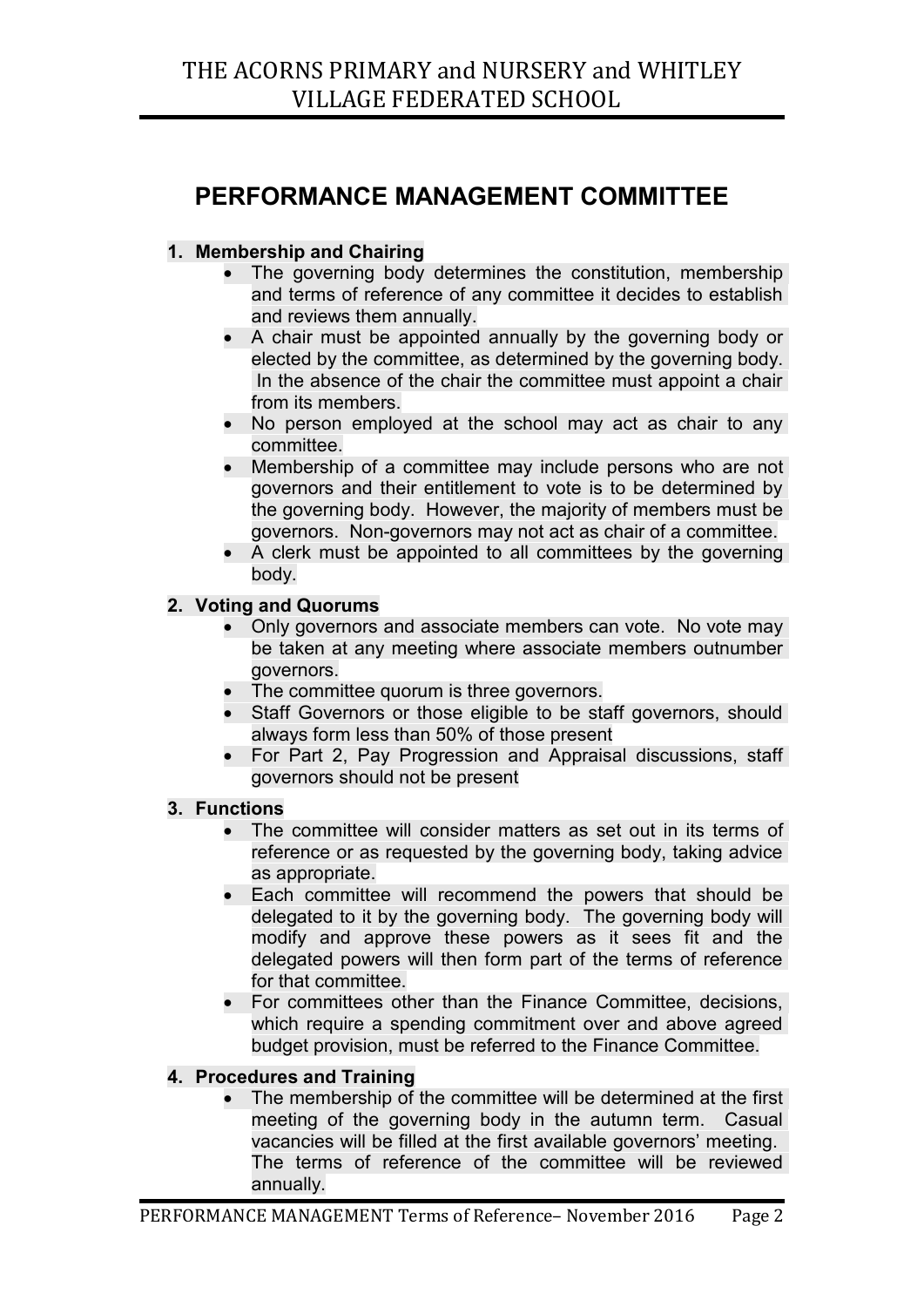- The normal procedures and regulations of the governing body also apply to its committees.
- Members of the committee should take steps to maintain and develop their knowledge and skills, for example by attending appropriate training.

## **TERMS OF REFERENCE**

#### **PERFORMANCE MANAGEMENT COMMITTEE (Including STAFF PM REVIEW)**

## *Purpose of committee*

*This committee has responsibility for monitoring and reviewing the Head teacher and whole school Staff, PM/Appraisal processes and performance against, career related teaching Standards, pupil progress, lesson observations, work scrutiny and PM targets.*

*Review and set the Pay Policy and Appraisal Procedures annually.*

*Ensure a consistency of paperwork and recorded evidence.*

- To annually review, update and set the School's Pay Policy and Performance Management/Appraisal Procedures. (In agreement with the staff body).
- To annually review and update the relevant paperwork and recorded evidence of the Pay Related Appraisal process.
- To arrange to meet with the External Adviser to discuss the Head teacher's performance targets
- To decide, with the support of the External Adviser, whether the targets have been met and to set new targets annually
- To monitor through the year, the performance of the Head teacher against the targets and to conduct and complete the PM programme.
- To conduct the PM programme for the Business Manager.
- To make recommendations to the Finance Committee in respect of awards for the successful meeting of targets set
- To monitor the process and review the evidence of Staff Performance management review with HT and relevant Line Managers
- To make recommendations to the Finance Committee in respect of awards/pay progression for the successful meeting of staff targets set.
- To inform staff formally on an annual basis of their pay review and progression related to the PM programme.
- To receive on a termly basis, evidence of staff progress (or otherwise) towards achieving objectives including lesson observation, pupil progress, work scrutiny records and teachers' standards relevant to career stage expectations.

## **Membership**